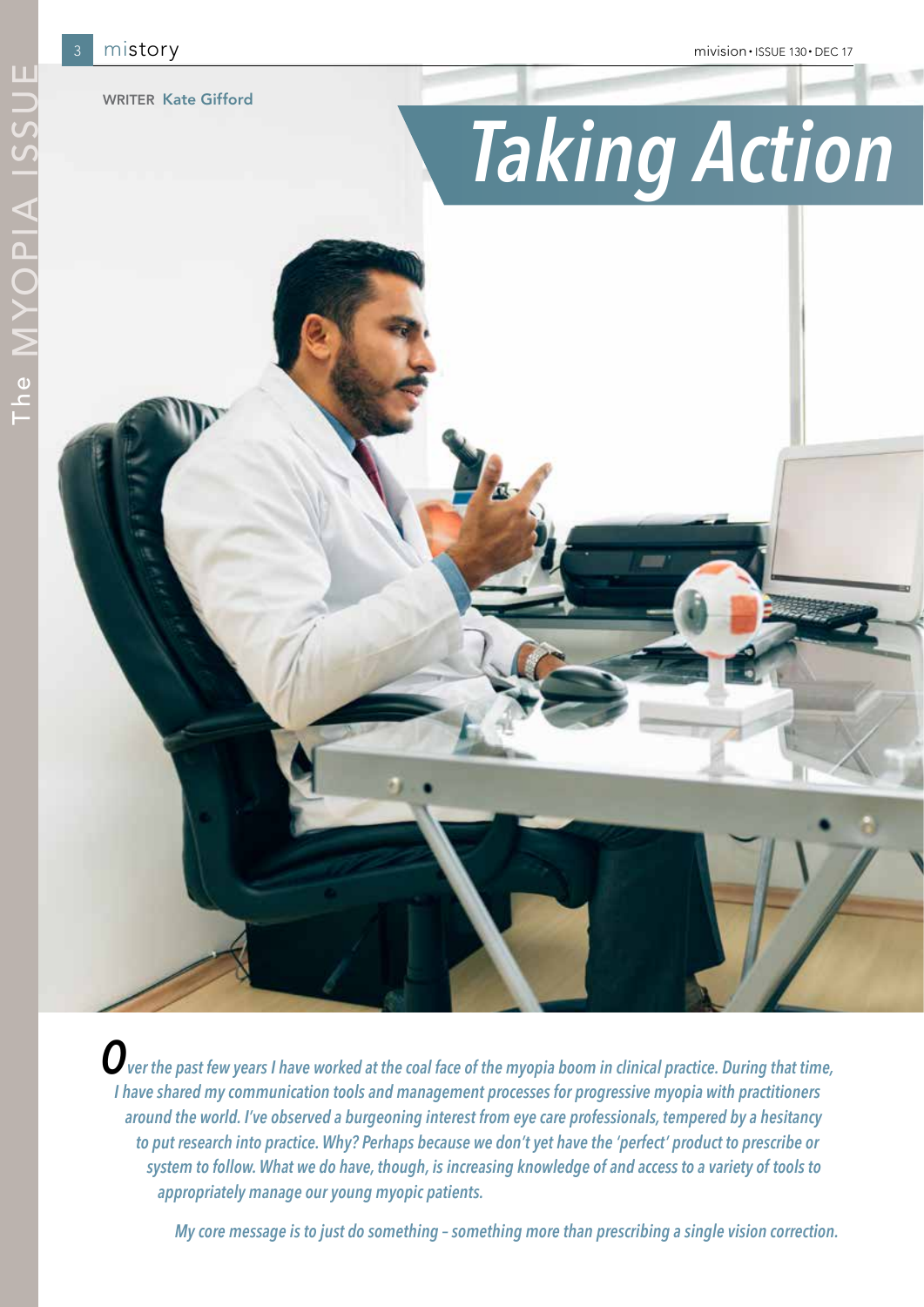### The MYOPIA ISSUE $\breve{\mathbf{U}}$  $\frac{1}{2}$ ш

## *Taking Action to Manage Myopia*



A 2015 survey of more than 1,000 practitioners from a dozen countries showed that while most considered themselves active in myopia management, they prescribed single vision distance spectacle and contact lens corrections more than 50 per cent of the time to their progressing myope patients.<sup>1</sup> This is a management choice which, in most cases, is simply not evidence based.

A growing number of myopia management tools are available, and depending on your

mode of practice, you may have access to few or all of them. The basis of myopia management starts with prescribing the best vision correction, which also provides efficacy for myopia control – necessitating a long-sighted view of the future risks of pathology, while holding in check the short-sighted concerns of treatment risk, associated with pharmacological or contact lens options.<sup>2</sup>

While the hard fact is there is not, and likely will never be, the ideal system

"three key messages on treatment are those of expectations, efficacy and safety"

to guarantee a halt to excessive axial elongation, it is remiss not to provide advice and options to each of our young progressing myopic patients. Importantly, we must communicate clear messages to patients and their parents to ensure they have a clear understanding of the condition and realistic expectations of its management.

### THE PRESENT AND THE FUTURE

It is commonly understood that myopia prevalence is growing globally. By 2050, it is predicted that half of the world's population – five billion people – will be myopic, with nearly one billion at high risk of sight threatening ocular pathology.3

The late Brien Holden was a champion of ensuring myopia is placed on the world health agenda – high myopia is strongly linked to higher risk of cataract, retinal detachment and myopic maculopathy,<sup>4</sup> and increasing rates of vision impairment and blindness due to the latter are already evident in Asian countries.<sup>5,6</sup> Padmaia Sankaridurg and Monica Jong of the Brien Holden Vision Institute have described myopia as a public health concern in this special issue, and work at the BHVI has been key in seeing myopia put on the World Health Organization agenda.<sup>7</sup>

The myopia control imperative is understanding that even -1.00D of myopia carries an additional lifelong risk of posterior subcapsular cataract (PSCC), retinal detachment (RD) and myopic maculopathy (MM). According to paediatric ophthalmologist Ian Flitcroft, the delineation of physiological and pathological myopia is not valid, as the term 'physiological' implies there is a level of myopia which could be considered 'safe' in comparison to emmetropia. Using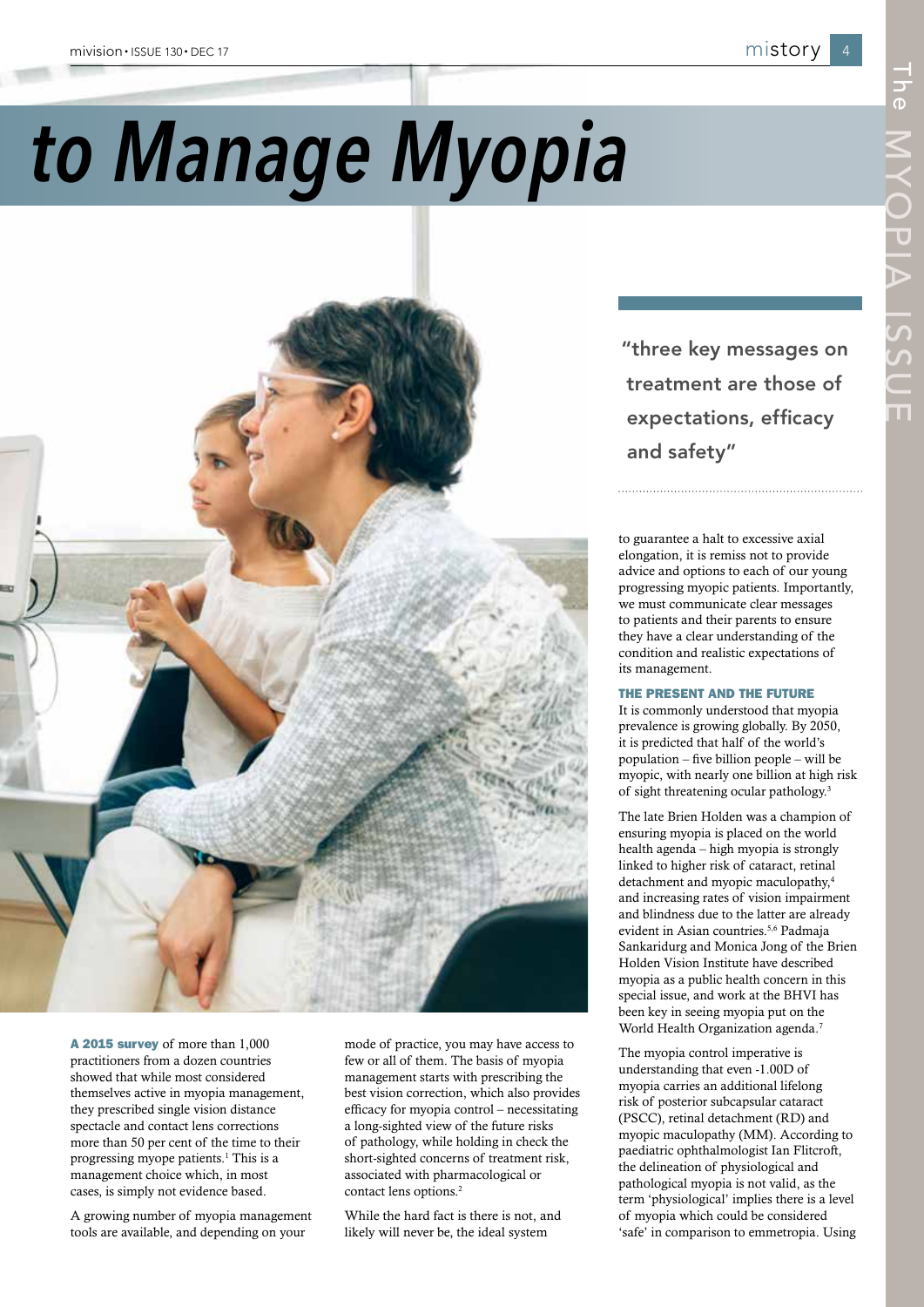|                    | Glaucoma | Cataract<br>(PSCC) | Retinal<br>detachment | <b>Myopic</b><br>Maculopathy |
|--------------------|----------|--------------------|-----------------------|------------------------------|
| $-1.00$ to $-3.00$ | 2.3      | 2.1                | 3.1                   | 2.2                          |
| $-3.00$ to $-5.00$ | 3.3      | 3.1                | 9.0                   | 9.7                          |
| $-5.00$ to $-7.00$ | 3.3      | 5.5                | 21.5                  | 40.6                         |
| $<-7.00$           | ۰        | ۰                  | 44.2                  | 126.8                        |

Table 1. Odds ratios of increased risk of ocular pathology with increasing levels of myopia, summarised from Flitcroft. 2012.<sup>4</sup>

odds ratios, which describe the increased risk of a condition over a reference of one (this being the risk of emmetropia), Table 1 summarises Flitcroft's data.4 It shows that even 1D of myopia doubles the risk of MM and PSCC, and triples the risk of RD compared to the emmetrope. At 3D of myopia, the risk of PSCC triples, with the risk of RD and MM being nine times that of the emmetrope. Higher levels of myopia bring more eye-watering risks. Brisbane ophthalmologist Dr. Abhishek Sharma describes the challenge of the myopic retina in this special issue.

While dioptres of myopia are easily measurable and a good surrogate, ultimately myopia control is about axial length control. Tideman and colleagues from the Netherlands evaluated the prevalence of lifelong visual impairment (6/12 or less) with increasing axial length, using data from over 10,000 Dutch people with an average age of 61 years – an axial length of 24–26mm was used as the referent. Axial length of 26–28mm doubled the risk of visual impairment by age 60, while 28–30mm increased the risk by 11 times and an axial length of 30mm or more by 25 times. The prevalence of visual impairment by age 75 for the longest eyeballs (over 30mm) was 90 per cent. Between 26–30mm axial length, the likelihood of being visually impaired by age 75 was around 25 per cent, with the difference between shorter (26–28mm) and longer (28–30mm) eyes being the age of onset – the person with longer eyeballs is likely to suffer visual impairment for a longer duration of their life.<sup>8</sup> This is sobering data and provides the clear message to both patients and parents that controlling axial elongation also controls lifelong risk of visual impairment.

### THE MYOPIA MANAGEMENT MESSAGE

Once the imperative to manage myopia is understood, there are three key messages on treatment that are essential for the

practitioner to recognise and explain to patients and parents – expectations, efficacy and safety.

It's important for practitioners, and by turn parents and patients, to understand that some myopia progression is to be expected. The paediatric eye is expected to grow until age 12–13 through the process of emmetropization, hence some axial elongation over this period can be attributed to normal growth and not myopia progression. Don Mutti and colleagues analysed refractive and biometric data in the CLEERE (Collaborative Longitudinal Evaluation of Ethnicity and Refractive Error) study and described that, on average, the paediatric eye will elongate by around 0.1mm per year before additional elongation contributes to myopia progression.<sup>9</sup> Once accelerated growth has been triggered through myopia development, progression occurs at a faster rate for younger children (around -1.00D per year for a Caucasian seven year old and -1.25D for an Asian seven year old) than for older children. The latter reduce to around -0.50 progression per year, on average, if corrected with single vision distance (SVD) spectacles.<sup>10</sup> The Brien Holden Vision Institute has recently released a myopia calculator whereby inputting the age and current refraction will output the predicted level of myopia by age 18. The user can then apply different treatments, which demonstrate the reduction in end-point myopia by their individual efficacy. The calculator can be freely downloaded from www.brienholdenvision.org/translationalresearch/myopia/myopia-calculator.html.

These predictions rely on averages, which is the best evidence based method with the current data available. There is potential for complication though in predicting a future-forward level of myopia when significant individual variation occurs. The aforementioned CLEERE study, which followed more than 2,000 children over a

decade, showed that the younger a person becomes myopic, the faster they will progress and the more myopic they will become. However, their data also showed that for children who became myopic (<- 0.50) at age six, some may only progress to  $-1.00$  while others progress to  $-6.00$ .<sup>11</sup> This variability is also evident across older age groups – although later onset generally leads to lower final levels of myopia. Since myopia progression can be unpredictable, an alternative approach is to compare progression, after it has occurred, to expected rates in 'untreated' children, where this refers to single SVD correction.<sup>10</sup>

"for the current and lifelong benefit of young myopic patients, we must ensure we are not myopic about myopia control"

If an eight year old Caucasian child has progressed - 0.50 across one year of myopia management, their parents may be disappointed in the outcome, where in fact this represents a 50 per cent myopia control effect compared to their average SVD spectacle wearing counterpart. This much progression in an 11 year old, however, indicates inadequate myopia management.

Figure 1 provides a reference for the expected progression per year by age for Caucasian and Asian children (in red).<sup>10</sup> Figures in yellow indicate the amount of progression per year, with 33 per cent myopia control efficacy achieved by progressive/bifocal<sup>12,13</sup> or novel spectacle lens designs<sup>14</sup> in certain conditions. Green figures indicate 50 per cent efficacy, typically achieved by multifocal soft contact lenses, OrthoK and low dose atropine.15-18

Understanding and communicating percentage rates of myopia control can be complex because the study design and control group parameters affect the final outcome in a single study. For example, an older control group will generally show lower progression and hence a lower percentage efficacy. This means that meta-analyses provide the best indication. A recent meta-analysis of eight multifocal and novel myopia control soft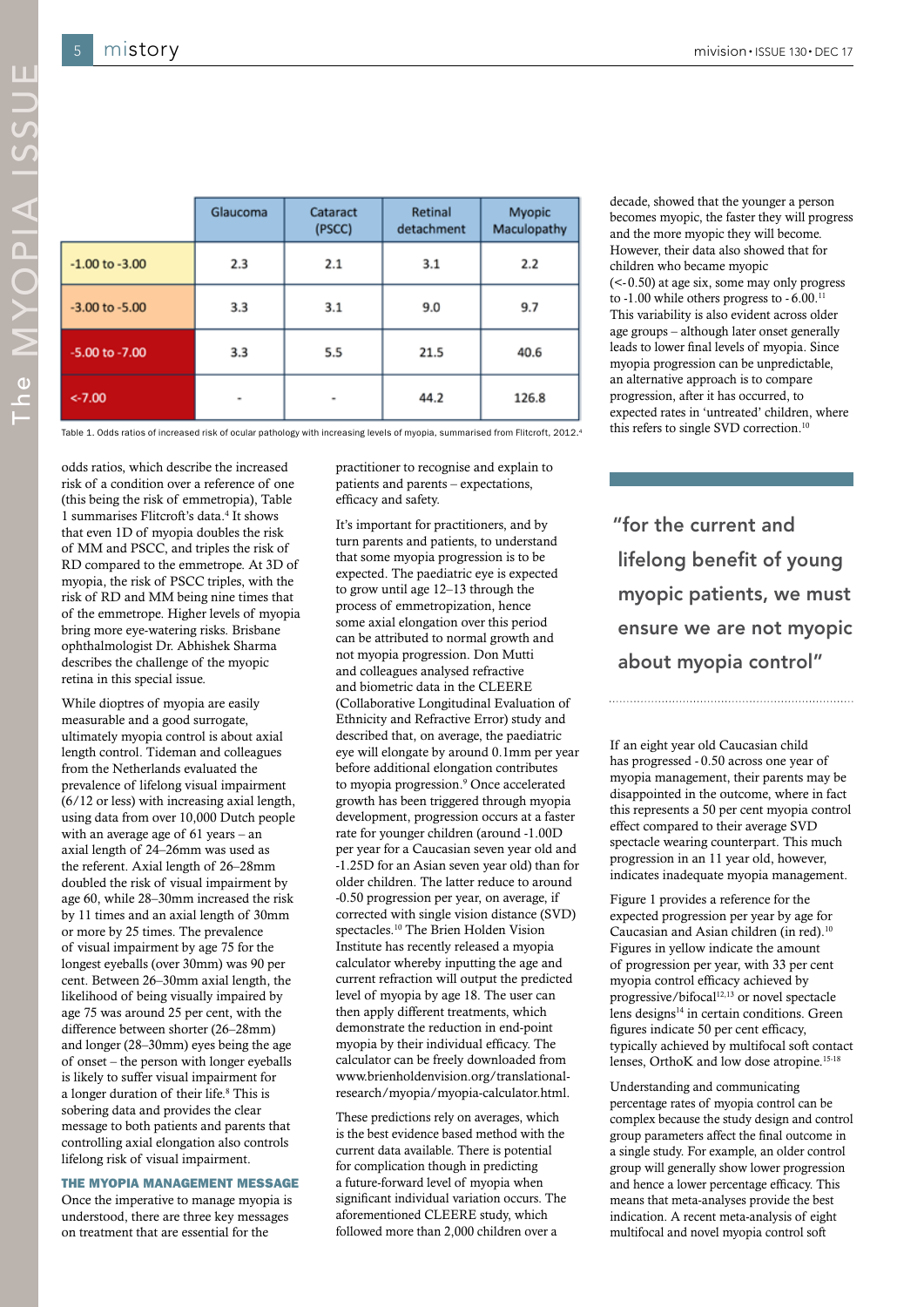The MYOPIA ISSUE $\bar{a}$  $\mathbf{\Omega}$ ۰ u

contact lenses found a mean efficacy of 30-50 per cent, $17$  and similar meta-analyses undertaken on OrthoK studies showed a 45-50 per cent mean efficacy.16,19 The key paper published on low dose atropine in 2016 compared 0.5 per cent, 0.1 per cent and 0.01 per cent concentrations. In the first two years of the study, a greater efficacy was found with the higher dosage.<sup>20</sup> For the next year all treatment was ceased, and the higher dosage groups showed a greater percentage of rebound, defined as progression of 0.50D or more in that year. The third phase of this study saw all participants treated with 0.01 per cent atropine for a further two years, with the final outcomes showing that those children who had been treated with 0.01 per cent atropine throughout had the lowest mean rate of progression over the total five years.18 This group did discontinue treatment for one year in the middle of the study, and

there was no control group throughout the five years (interestingly, the 0.01 per cent was employed as the control with evident plot twist result!) so a precise percentage efficacy is not calculable but is around 50 per cent, similar to the contact lens options.

Sixteen different interventions for myopia control were compared by Huang and colleagues.15 Instead of using percentages, they grouped the interventions by ineffective, weak, moderate and strong efficacy for both refractive and axial length outcomes. Strong efficacy (mean reduction of progression by >0.50D/ year) was achieved by 0.1 per cent to 1 per cent atropine (not including rebound effects) while moderate efficacy (0.25 to 0.50D/year) was used to describe OrthoK, multifocal and novel soft contact lens (SCL) designs and 0.01 per cent atropine.

|           | Caucasian                                  | Asian                                      |
|-----------|--------------------------------------------|--------------------------------------------|
| ≤7        | $-1.00 - 0.75 - 0.50 - 1.25 - 0.87 - 0.63$ |                                            |
| 8         | $-1.00 - 0.75 - 0.50 - 1.00 - 0.75 - 0.50$ |                                            |
|           | $-0.75 - 0.50 - 0.37 - 1.00 - 0.75 - 0.50$ |                                            |
| 10        | $-0.50 - 0.37 - 0.25 - 0.50 - 0.37 - 0.25$ |                                            |
| $\geq 11$ |                                            | $-0.50 - 0.37 - 0.25 - 0.50 - 0.37 - 0.25$ |
|           |                                            | ÷.                                         |

Figure 1: Typical rates of myopia progression per year, by age, in Caucasian and Asian children wearing single vision distance spectacle lenses. Data derived from meta-analysis of control groups in myopia control studies are marked in red. Yellow numbers indicate the comparative amount of progression per year when achieving 33 per cent myopia control (possible with progressive / novel spectacle lens designs) and green numbers indicate 50 per cent myopia control (average result from meta-analyses of OrthoK, multifocal soft contact lens and low dose atropine studies) – references in text. Courtesy of Paul Gifford.

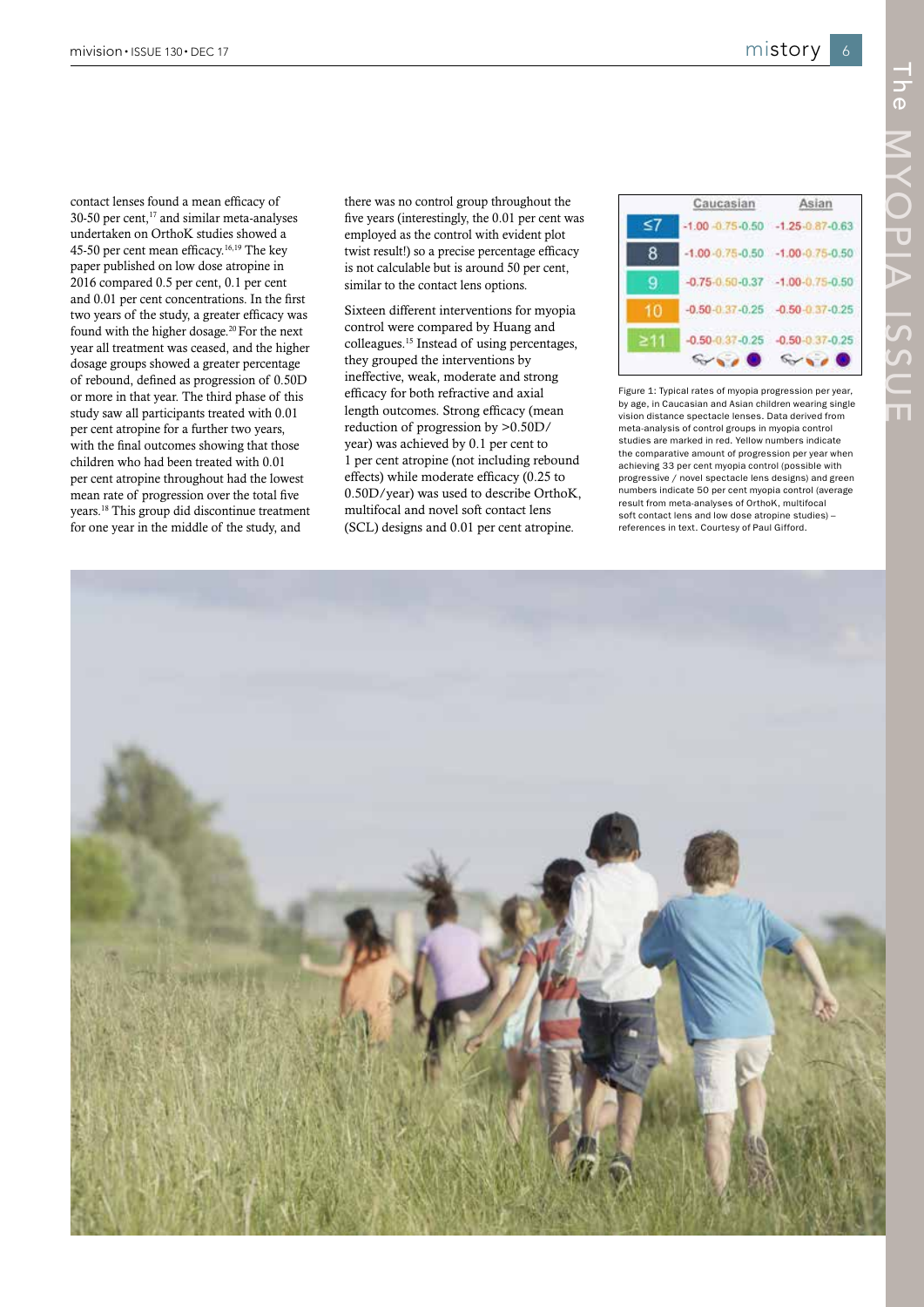These findings allow us to simplify the myopia management efficacy message to parents: generally, we can expect around 50 per cent efficacy from each of the three options. Based on this information, practitioners can consider firstly offering a contact lens correction to the progressing myope, knowing that a similar myopia management result is likely to be achieved independent of their access to, or experience with, each of the treatments.

Wide availability of distance centred multifocal SCL (Coopervision Biofinity or Proclear D lens) means we can all offer progressing myopic patients a myopia control tool that also corrects ametropia. Increasing uptake of paediatric Ortho $K<sup>21</sup>$ and availability of daily disposable myopia control SCL designs such as Coopervision's MiSight (in Australia and the UK) and Visioneering Technologies' NaturalVue (in the USA) will see more tools added to our armament in the near future. Nicola Anstice and colleagues from Auckland present a detailed review of SCL options for myopia control in this issue.

For the child not yet willing or suitable for contact lens wear, atropine could be initially considered, however some parents mistakenly believe atropine will also correct ametropia. This makes it important to correct the ametropia in such a way that will also help manage myopia (OrthoK, multifocal or myopia control SCLs or even progressive spectacle lenses – see Paul Gifford's article and Alan Saks' column in this issue) and then add atropine if sufficient myopia control is not achieved, or if there is evidence or risk of faster progression. Safal Khanal's piece in this issue explains our current understanding of the mechanism of atropine, its role in refractive correction and choroidal thickness changes. If the child is suitable for contact lens wear, there is little evidence to support prescribing a single vision correction (except for very occasional wear, for example for sport). Additionally, the abovementioned options should be offered, knowing that a selection can be made on what is best for the patient and that all are likely to have a similar efficacy for myopia control.

One of the key barriers to paediatric contact lens wear is concern about safety, leading to the final key message for parents. Mark Bullimore<sup>22</sup> recently published a metaanalysis of paediatric SCL studies which indicated that wearing contact lenses is no more risk for children (aged eight to 12) and teens (aged  $13 - 17$ ) than it is for adults. He found no higher rates of microbial keratitis (MK) or inflammatory complications among children – in fact, evidence indicated a lower rate of infection in children than teens

and adults, which he attributed to better compliance and closer parental supervision. This key paper, which is open access, should give both practitioners and parents confidence when considering childhood SCL wear – if the practitioner and parent are comfortable with fitting a teenager with SCL's, there is no safety reason to not consider the same for a younger child. When you add to this the functional and psychological benefits of childhood contact lens wear, $^{23}$  the myopia managing practitioner should discuss contact lens correction from the outset. Even if the child and parent aren't ready in the short term, at least you'll be planting the seed.

"Intervention before age 12 will likely have the greatest impact on reducing progression"

### THREE CLINICAL PILLARS FOR MYOPIA MANAGEMENT

Once the myopia management message has been communicated to the parent and patient – information on expectations, efficacy and safety – and the correction has been selected, there are three key areas of clinical focus.

Firstly, advice on visual environment is useful for both the child at risk of myopia development – those with a family history of myopia and less hyperopia than age $normal<sup>11</sup> - as well as the myope. Scott$ Read provides a detailed review of the visual environment in myopia in this issue, describing factors of urban living environment, near work and education, and outdoor time.

Secondly, contact lens options should be discussed and offered, as these show the best average efficacy for myopia management while also effectively correcting the ametropia. Where the child is not suitable for contact lens wear, spectacle lens options are available and the possible additive effect of atropine can also be employed.

Finally, binocular vision disorders such as esophoria and accommodative lag should be evaluated and managed because they could provide added benefit to myopia

control treatment. These issues have been implicated in myopia progression,<sup>24-28</sup> and when present, provide the greatest efficacy results for progressive spectacle lens myopia management.12,29 Binocular vision status is also relevant to visual comfort – ensuring children have functional skills for reading and schoolwork<sup>30,31</sup> and acceptance of their correction. In time, these individual factors may help to predict those who will respond best to particular corrections – for example, OrthoK appears to reduce both esophoria and accommodative lag,32-35 and a Chinese study has shown children with lower accommodative amplitude achieved a 56 per cent better myopia control effect with OK wear over two years.<sup>36</sup>

### EARLY INTERVENTION MATTERS

Attempting to keep myopia below 3D and axial length below 26mm presents a significant opportunity to reduce lifelong risk of eye disease and visual impairment, in a similar way to reducing IOP in glaucoma. Intervention before age 12 will likely have the greatest impact on reducing progression. It is important to ensure that patients and parents to have reasonable expectations of myopia progression and understand that the average efficacy achieved in scientific studies may be more or less successful for the individual for multifactorial reasons.

Until mechanisms are better understood, it is reasonable to consider that OrthoK, multifocal and myopia control design SCLs, and 0.01 per cent atropine have similar efficacy for reducing axial elongation, by around 50 per cent. Children aged eight to 12 are more likely to be safer contact lens wearers than teens, which should give optometrists the confidence to offer these options to young myopes at the time when intervention will likely have the largest benefit. Finally, the clinical pillars of myopia management include discussion of visual environment factors, contact lens correction options wherever possible, and additionally, considering the impact of binocular vision.

### FURTHER RESOURCES

Practitioners and researchers alike can look forward to reading the work of the newly established International Myopia Institute, composed of seven committees and involving over 70 noted myopia researchers from around the world. The committee's aim is to produce peer consensus scientific review papers in the model of the highly successful TFOS Dry Eye Workshop (DEWS) reports. All committees met for the first time at the IMC, and the reports are likely to be published at the end of 2018 – subscription to the website for updates is open to all at www.myopiainstitute.org.